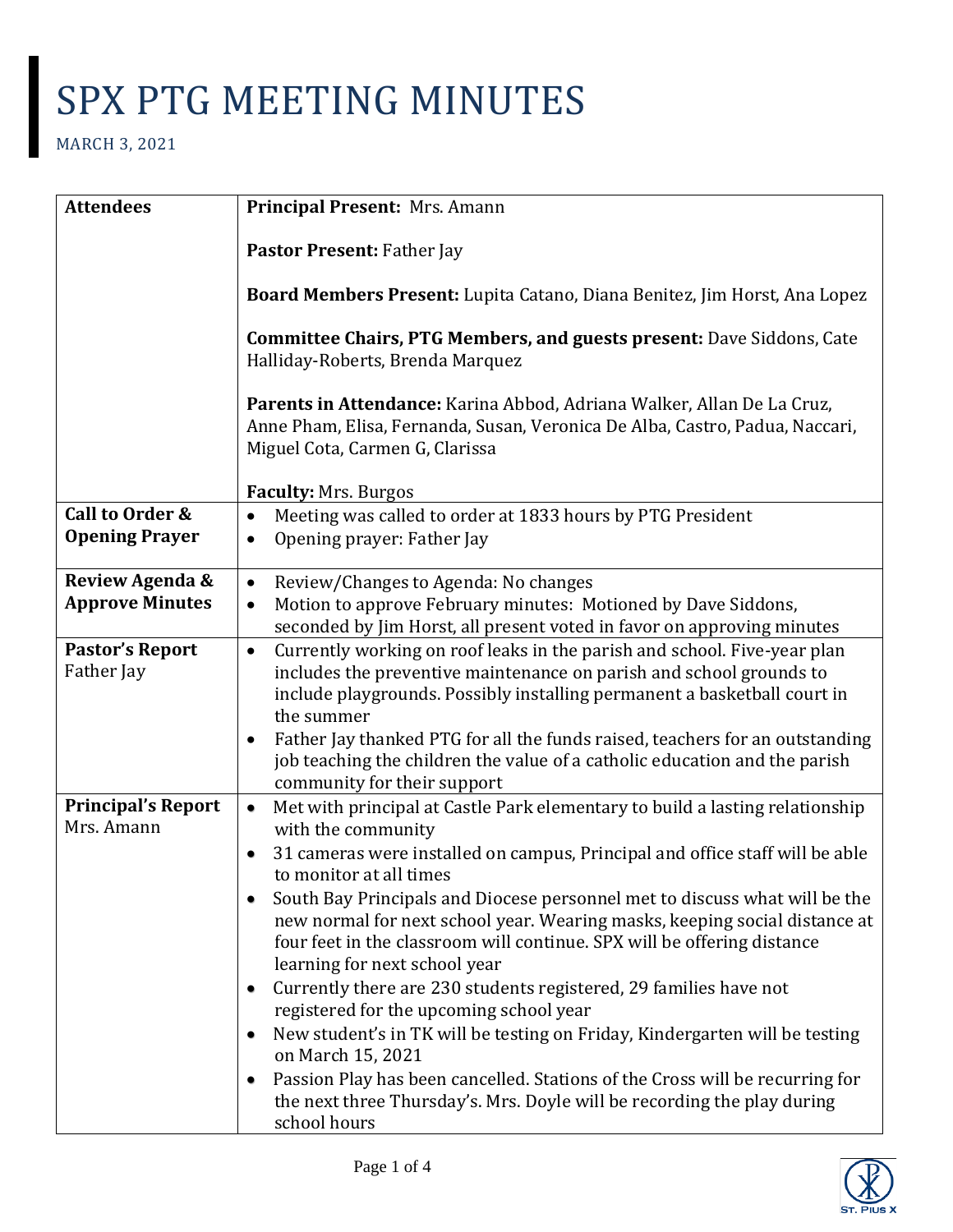|                                            | No school on March 12, 2021 for teacher professional development day<br>٠                                                                                                                                                                                                                                                                                                                                                                                                                |
|--------------------------------------------|------------------------------------------------------------------------------------------------------------------------------------------------------------------------------------------------------------------------------------------------------------------------------------------------------------------------------------------------------------------------------------------------------------------------------------------------------------------------------------------|
|                                            | End of 3rd quarter on March 26, 2021                                                                                                                                                                                                                                                                                                                                                                                                                                                     |
|                                            | Easter break scheduled for March 29, 2021 to April 9, 2021. There will be<br>no time given to quarantine. Most teachers have received their COVID-19<br>vaccine. Photos posted on SPX Facebook page of Ms. Espino being<br>administered her COVID-19 vaccine                                                                                                                                                                                                                             |
|                                            | Question was posed to Principal by parent about the school's reading<br>curriculum on the possibility of switching to other companies that can<br>better assist the students in their reading efforts. Principal stated that<br>teachers are meeting and implementing the current ELA curriculum, but<br>are looking at other options/samples such as Amplify for grades K-2 and 3-<br>5; McMillan for 6-8. Eureka and enVision for math. Focusing on grade level<br>standards next year |
| <b>President's Report</b><br>Lupita Catano | Discussed new event ideas suggested by parents (Movie Night-Drive<br>$\bullet$<br>In/Golf Tournament/Cookbook/Wine & Picnic/Food trucks/Mini Golf on<br>campus with Giant Board Games/Reindeer Run vs Turkey Trot). More<br>information to follow at a later date                                                                                                                                                                                                                        |
|                                            | Reminded parents PTG received two cases of wine donated during the last<br>$\bullet$<br>PTG meeting, items were collected by the De Alba family. Acquired two<br>additional wine cases donated by the Walker family                                                                                                                                                                                                                                                                      |
|                                            | Father Jay mentioned he possesses a radio transmitter to organize drive in<br>$\bullet$<br>movies at the parish/school parking lot. A parishioner/point of contact has<br>agreed to drop off additional equipment needed at the parish to conduct<br>event at a later time                                                                                                                                                                                                               |
|                                            | Financial report discrepancy from February meeting discussed, the<br>November fundraised checks from El Pollo Grill were missing. Dave<br>Siddons submitted checks to Mrs. Lopez. Checks were entered incorrectly<br>under wreath sales. Appropriate amounts are reflected in the Treasures<br>report                                                                                                                                                                                    |
|                                            | Tile fundraiser status, PTG has received all materials and supplies donated<br>by Sandoval family. Sandoval family recommended a tile installer who has<br>agreed to do the installation of the tile at no cost to the school. His name is<br>Jorge (619-781-5209), company is licensed #1015073, Chula Vista.<br>Company website: www.refined411.com                                                                                                                                    |
|                                            | Demonstrated to all in attendance the SPX logo that will be<br>placed/installed in the center of the tiles. Printing company is outside<br>CA www.enduring-images.com contact is Gloria<br>Shanstrom gshanstrom@enduring-images.com                                                                                                                                                                                                                                                      |
|                                            | Question was posed to the Principal about SPX moving Grandparents Day<br>٠<br>to September, since it is celebrated nationally. Principal stated that<br>Grandparents Day is celebrated during open house, gives staff/PTG                                                                                                                                                                                                                                                                |

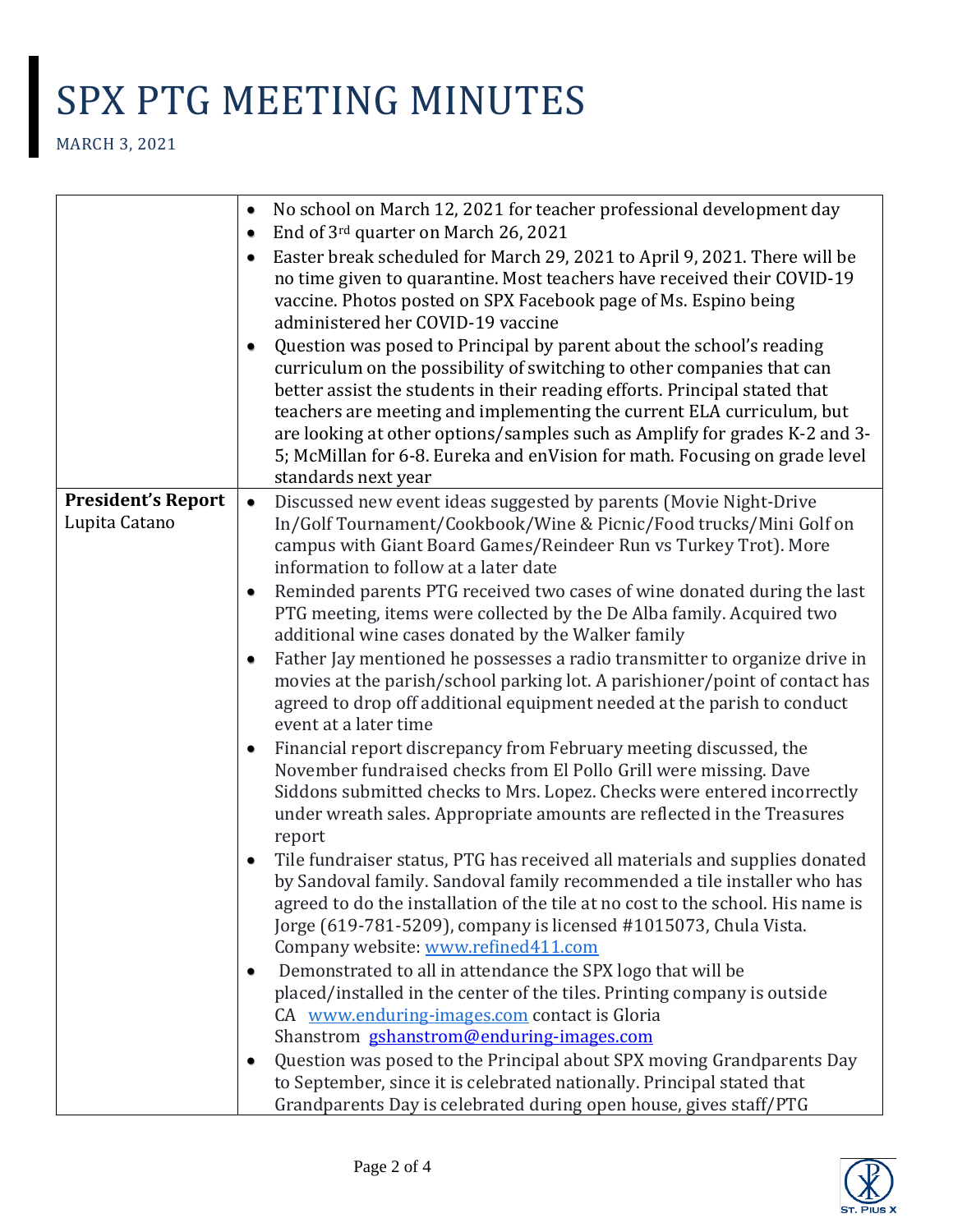|                           | additional time to plan to have the students work on projects for the                   |
|---------------------------|-----------------------------------------------------------------------------------------|
|                           | grandparents                                                                            |
|                           | PTG donate button is available and active on school website. This button is<br>٠        |
|                           | for specific donations to the PTG to cover costs for school events such as,             |
|                           | Turkey Trot, Toy Drive, Fall Festival, etc                                              |
|                           | Reminded Treasurer to discuss updates on PTG laptops and Fundraising<br>٠               |
|                           | coordinator to discuss the need for an Adult Ambassador Leader for next                 |
|                           | school year                                                                             |
| <b>Vice President's</b>   | Continues to contact sponsors for donations for partners in education<br>$\bullet$      |
| Report                    |                                                                                         |
| Diana Benitez             |                                                                                         |
| <b>Treasurer's Report</b> | PTG Admissions- net profit \$9,975<br>$\bullet$                                         |
| Jim Horst                 | Wreath Sales- net profit \$7,550.05 (discrepancy discussed by PTG<br>٠                  |
|                           | President, correct amount allocated in restaurant fundraisers)                          |
|                           | Restaurant Fundraisers- net profit \$1514.62 (all checks have been<br>٠                 |
|                           | received; total has been updated)                                                       |
|                           | Tile Sales-net profit \$1,600.00<br>٠                                                   |
|                           | Wine Glass Sales- net profit \$150.00<br>٠                                              |
|                           | "I Support SPX" button as of December total- net profit \$1,040.00<br>٠                 |
|                           | Partners in Education- net profit \$2,400.00<br>٠                                       |
|                           | Kona Ice- net profit 164.25<br>٠                                                        |
|                           | Toy Drive- net profit \$142.25<br>٠                                                     |
|                           | Amazon Smile- net profit \$78.85<br>٠                                                   |
|                           | Box Tops for December- net profit \$78.85<br>٠                                          |
|                           | Uniform Sale-net profit \$615.00<br>٠                                                   |
|                           | Expenditures-\$1,366.27<br>٠                                                            |
|                           | Total net income as of 03/03/2021, \$23,940.075<br>٠                                    |
|                           | PTG President, Treasurer and Fundraising will schedule a meeting with<br>٠              |
|                           | Advisory Board to propose and express the importance of PTG board                       |
|                           | members in attaining secured laptops to accomplish board member duties                  |
|                           | and responsibilities                                                                    |
| <b>Secretary Report</b>   | <b>NTR</b>                                                                              |
| Ana Lopez                 |                                                                                         |
| <b>Room Parent</b>        | Room parent coordinator and Faith in Action coordinators obtained<br>$\bullet$          |
| Coordinator               | administrative access to social media, allowing them to post pictures of                |
| <b>Report</b>             | school events                                                                           |
| Cate Halliday-            | A Flock Note will be sent out via email to parishioners/school parents to<br>$\bullet$  |
| Roberts                   | promote the sales of the 60 <sup>th</sup> anniversary wine glasses                      |
| Fundraising/              | PTG will be selling wine glasses during Sunday mass for the next couple of<br>$\bullet$ |
| <b>Marketing</b>          | weeks                                                                                   |
| Coordinator               | Support Fish Fry Friday's                                                               |
| <b>Report</b>             |                                                                                         |